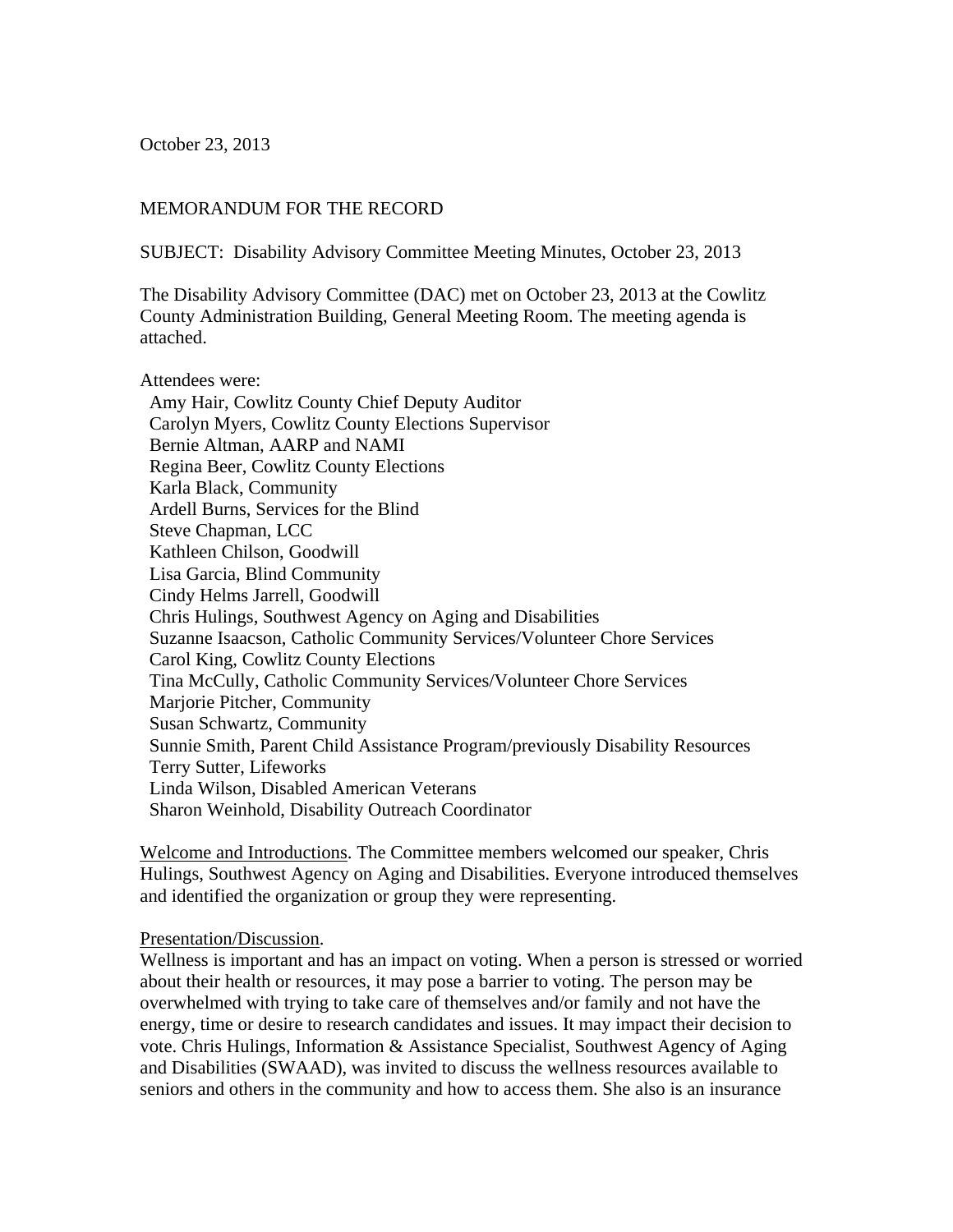navigator, and is involved in helping people enroll for insurance in conjunction with the Affordable Care Act. She was asked to provide information and respond to questions regarding that role.

The SWAAD serves five Southwest Washington counties – Cowlitz, Wahkiakum, Klickitat, Skamania and Clark. The SWAAD mission is to promote Independence, Choice, Well-Being, and Dignity for persons aged 60 and over and adults with disabilities and their families through a comprehensive system of home and communitybased services. The services include: Senior information & assistance, Case management, FCSP services, In home care services, Nursing services, Senior nutrition, Senior transportation, Legal referral services and caregiver support, and Advocacy for older persons, adults with disabilities, and family caregivers. Funding for these services are provided by various Federal and State funding sources. As a result, most of the services are free to the clients, on a voluntary donation basis, or available on a sliding fee schedule.

SWAAD provides information and assistance, and links or refers people to the resources they need. They also serve as advocates for these folks. SWAAD also is responsible for the Gatekeeper Program, and trains community members, organizations who serve elderly clients and persons with disabilities, and local businesses to identify at-risk older adults and people with disabilities living in the community. SWAAD is available to train volunteer gatekeepers to identify vulnerable adults. .

Chris talked briefly about the insurance enrollment process and answered questions on who should enroll and the advantages or disadvantages of enrolling if a person is on Medicare or Medicaid. She offered to meet with anyone interested in reviewing the details for their individual situation.

The attendees expressed their appreciation for a very informative and interesting presentation.

## Elections Update

Carolyn provided an update of the General Election. Ballots (58,657) were mailed on October 18. As of October 23, 1,964 ballots had been returned. The ballot contains 2 state initiatives, 5 state advisory votes and local, nonpartisan races. Carolyn showed General Election Voter Turnout Statistics from 2009 through 2012. It showed that turnout in odd year elections is light, around 50%. This is because there are generally no partisan or statewide races on the odd year election ballot and many of the local races are uncontested.

Carolyn encouraged attendees to check out the eSlate, our accessible voting equipment, located just outside the Elections Department and vote on the eSlate if they choose. The eSlate assists voters who have visual, physical and intellectual disabilities navigate and vote their ballot. The eSlate will be available during normal working hours and through 8pm on Election Day.